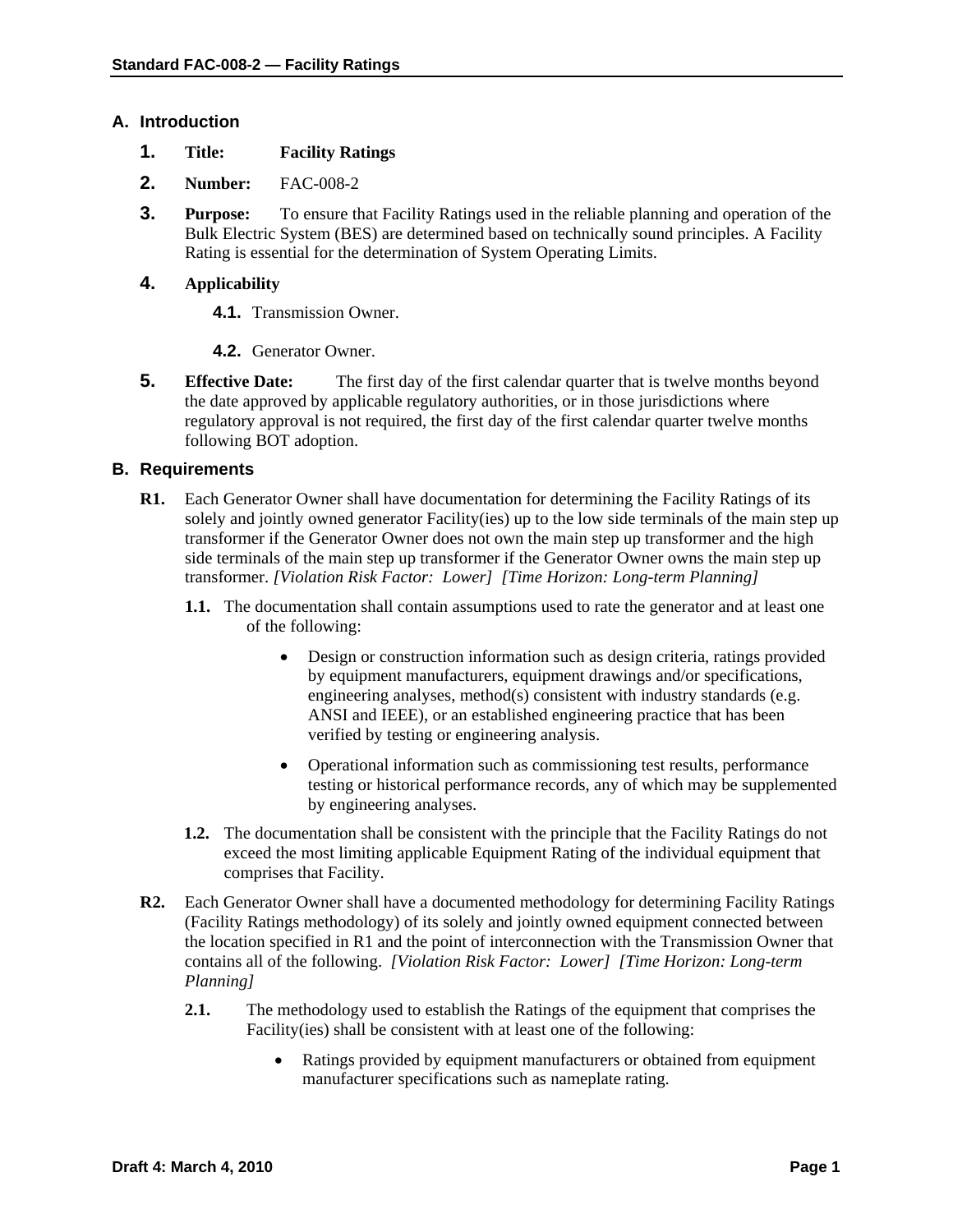- One or more industry standards developed through an open process such as Institute of Electrical and Electronic Engineers (IEEE) or International Council on Large Electric Systems (CIGRE).
- A practice that has been verified by testing, performance history or engineering analysis.
- **2.2.** The underlying assumptions, design criteria, and methods used to determine the Equipment Ratings identified in Requirement R2, Part 2.1 including identification of how each of the following were considered:
	- **2.2.1.** Equipment Rating standard(s) used in development of this methodology.
	- **2.2.2.** Ratings provided by equipment manufacturers or obtained from equipment manufacturer specifications.
	- **2.2.3.** Ambient conditions (for particular or average conditions or as they vary in real-time).
	- **2.2.4.** Operating limitations.<sup>[1](#page-1-0)</sup>
- **2.3.** A statement that a Facility Rating shall respect the most limiting applicable Equipment Rating of the individual equipment that comprises that Facility.
- **2.4.** The process by which the Rating of equipment that comprises a Facility is determined.
	- **2.4.1.** The scope of equipment addressed shall include, but not be limited to, conductors, transformers, relay protective devices, terminal equipment, and series and shunt compensation devices.
	- **2.4.2.** The scope of Ratings addressed shall include, as a minimum, both Normal and Emergency Ratings.
- **R3.** Each Transmission Owner shall have a documented methodology for determining Facility Ratings (Facility Ratings methodology) of its solely and jointly owned Facilities (except for those generating unit Facilities addressed in R1 and R2) that contains all of the following: *[Violation Risk Factor: Medium] [ Time Horizon: Long-term Planning]* 
	- **3.1.** The methodology used to establish the Ratings of the equipment that comprises the Facility shall be consistent with at least one of the following:
		- Ratings provided by equipment manufacturers or obtained from equipment manufacturer specifications such as nameplate rating.
		- One or more industry standards developed through an open process such as Institute of Electrical and Electronics Engineers (IEEE) or International Council on Large Electric Systems (CIGRE).
		- A practice that has been verified by testing, performance history or engineering analysis.
	- **3.2.** The underlying assumptions, design criteria, and methods used to determine the Equipment Ratings identified in Requirement R3, Part 3.1 including identification of how each of the following were considered:
		- **3.2.1.** Equipment Rating standard(s) used in development of this methodology.

 $\overline{a}$ 

<span id="page-1-0"></span> $<sup>1</sup>$  Such as temporary de-ratings of impaired equipment in accordance with good utility practice.</sup>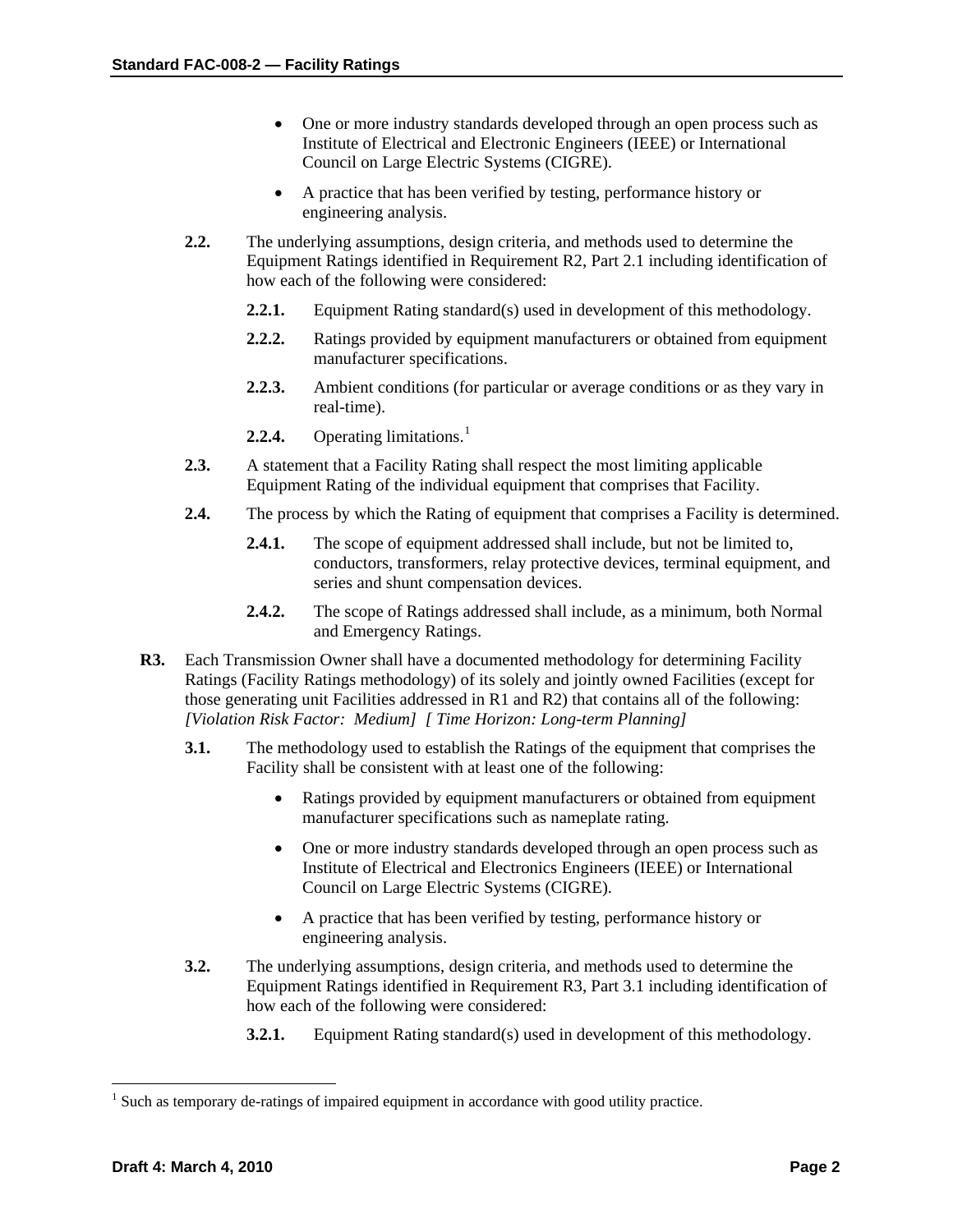- **3.2.2.** Ratings provided by equipment manufacturers or obtained from equipment manufacturer specifications.
- **3.2.3.** Ambient conditions (for particular or average conditions or as they vary in real-time).
- **3.[2](#page-2-0).4.** Operating limitations.<sup>2</sup>
- **3.3.** A statement that a Facility Rating shall respect the most limiting applicable Equipment Rating of the individual equipment that comprises that Facility.
- **3.4.** The process by which the Rating of equipment that comprises a Facility is determined.
	- **3.4.1.** The scope of equipment addressed shall include, but not be limited to, transmission conductors, transformers, relay protective devices, terminal equipment, and series and shunt compensation devices.
	- **3.4.2.** The scope of Ratings addressed shall include, as a minimum, both Normal and Emergency Ratings.
- **R4.** Each Transmission Owner shall make its Facility Ratings methodology and each Generator Owner shall each make its documentation for determining its Facility Ratings and its Facility Ratings methodology available for inspection and technical review by those Reliability Coordinators, Transmission Operators, Transmission Planners and Planning Coordinators that have responsibility for the area in which the associated Facilities are located, within 21 calendar days of receipt of a request. *[Violation Risk Factor: Lower] [Time Horizon: Operations Planning]*
- **R5.** If a Reliability Coordinator, Transmission Operator, Transmission Planner or Planning Coordinator provides documented comments on its technical review of a Transmission Owner's Facility Ratings methodology or Generator Owner's documentation for determining its Facility Ratings and its Facility Rating methodology, the Transmission Owner or Generator Owner shall provide a response to that commenting entity within 45 calendar days of receipt of those comments. The response shall indicate whether a change will be made to the Facility Ratings methodology and, if no change will be made to that Facility Ratings methodology, the reason why. *[Violation Risk Factor: Lower] [Time Horizon: Operations Planning]*
- **R6.** Each Transmission Owner and Generator Owner shall have Facility Ratings for its solely and jointly owned Facilities that are consistent with the associated Facility Ratings methodology or documentation for determining its Facility Ratings. *[Violation Risk Factor: Medium] [Time Horizon: Operations Planning]*
- **R7.** Each Transmission Owner and Generator Owner shall provide Facility Ratings for its solely and jointly owned Facilities that are existing Facilities, new Facilities, modifications to existing Facilities and re-ratings of existing Facilities to its associated Reliability Coordinator(s), Planning Coordinator(s), Transmission Planner(s), Transmission Owner(s) and Transmission Operator(s) as scheduled by such requesting entities. *[Violation Risk Factor: Medium] [Time Horizon: Operations Planning]*

## **C. Measures**

 $\overline{a}$ 

**M1.** Each Generator Owner shall have documentation that shows how its Facility Ratings were determined as identified in Requirement 1.

<span id="page-2-0"></span> $2^{2}$  Such as temporary de-ratings of impaired equipment in accordance with good utility practice.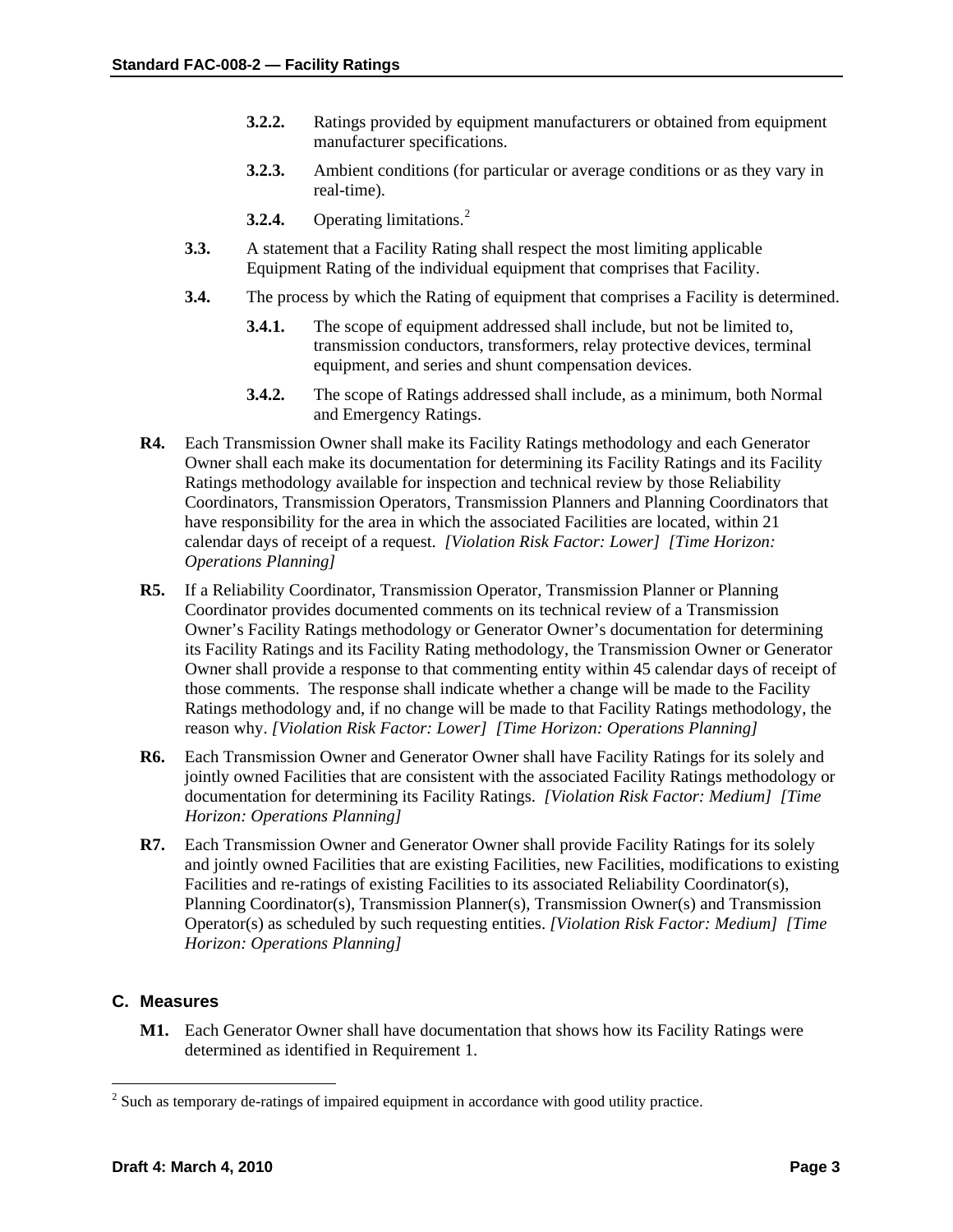- **M2.** Each Generator Owner shall have a documented Facility Ratings methodology that includes all of the items identified in Requirement 2, Parts 2.1 through 2.4.
- **M3.** Each Transmission Owner shall have a documented Facility Ratings methodology that includes all of the items identified in Requirement 3, Parts 3.1 through 3.4.
- **M4.** Each Transmission Owner shall have evidence, such as a copy of a dated electronic note, or other comparable evidence to show that it made its Facility Ratings methodology available for inspection within 21 calendar days of a request in accordance with Requirement 4. The Generator Owner shall have evidence, such as a copy of a dated electronic note, or other comparable evidence to show that it made its documentation for determining its Facility Ratings or its Facility Ratings methodology available for inspection within 21 calendar days of a request in accordance with Requirement 4.
- **M5.** If the Reliability Coordinator, Transmission Operator, Transmission Planner or Planning Coordinator provides documented comments on its technical review of a Transmission Owner's or Generator Owner's Facility Ratings methodology or a Generator Owner's documentation for determining its Facility Ratings,, the Transmission Owner or Generator Owner shall have evidence, (such as a copy of a dated electronic or hard copy note, or other comparable evidence from the Transmission Owner or Generator Owner addressed to the commenter that includes the response to the comment,) that it provided a response to that commenting entity in accordance with Requirement 5.
- **M6.** Each Transmission Owner and Generator Owner shall have evidence to show that its Facility Ratings are consistent with the documentation for determining its Facility Ratings as specified in Requirement R1 or consistent with its Facility Ratings methodology as specified in Requirements R2 and R3 (Requirement 6).
- **M7.** Each Transmission Owner and Generator Owner shall have evidence, such as a copy of a dated electronic note, or other comparable evidence to show that it provided its Facility Ratings to its associated Reliability Coordinator(s), Planning Coordinator(s), Transmission Planner(s), Transmission Owner(s) and Transmission Operator(s) in accordance with Requirement 7.

#### **D. Compliance**

**1.** Compliance Monitoring Process

#### **1.1. Compliance Enforcement Authority**

Regional Entity

**1.2. Compliance Monitoring Period and Reset Timeframe**

Not Applicable

- **1.3. Compliance Monitoring and Enforcement Processes:** 
	- Self-Certifications
	- Spot Checking
	- Compliance Audits
	- Self-Reporting
	- Compliance Violation Investigations
	- Complaints

## **1.4. Data Retention**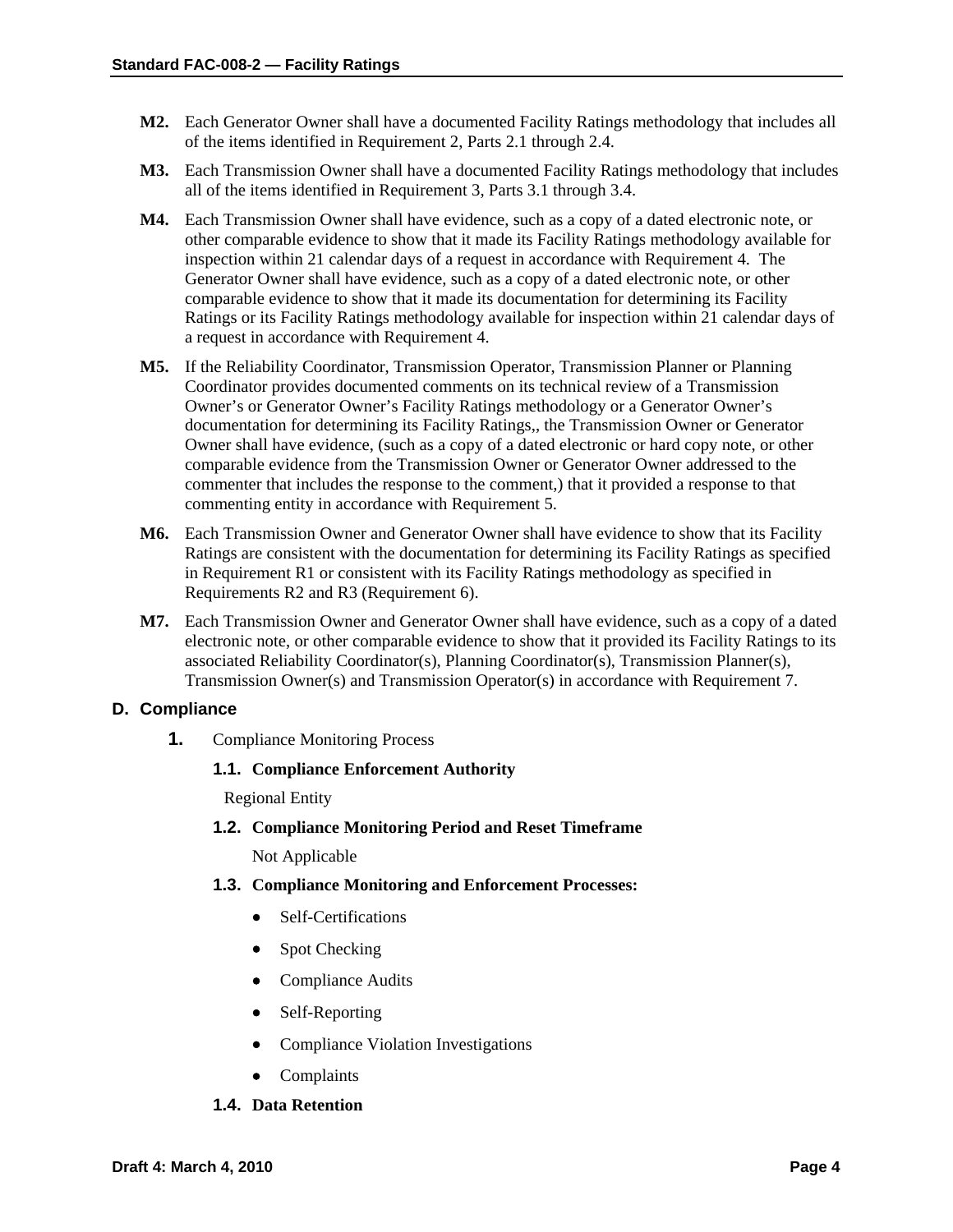The Generator Owner shall keep its current documentation (for R1) and any modifications to the documentation that were in force since last compliance audit period for Measure M1 and Measure M6.

The Generator Owner shall keep its current, in force Facility Ratings methodology (for R2) and any modifications to the methodology that were in force since last compliance audit period for Measure M2 and Measure M6. The Transmission Owner shall keep its current, in force Facility Ratings methodology (for R3) and any modifications to the methodology that were in force since the last compliance audit for Measure M3 and Measure M6.

The Transmission Owner and Generator Owner shall keep its current, in force Facility Ratings and any changes to those ratings for three calendar years for Measure M6.

The Generator Owner and Transmission Owner shall each keep evidence for Measure M4, Measure M5, and Measure M7 for three calendar years.

If a Generator Owner or Transmission Owner is found non-compliant, it shall keep information related to the non-compliance until found compliant.

The Compliance Enforcement Authority shall keep the last audit and all subsequent compliance records.

#### **1.5. Additional Compliance Information**

None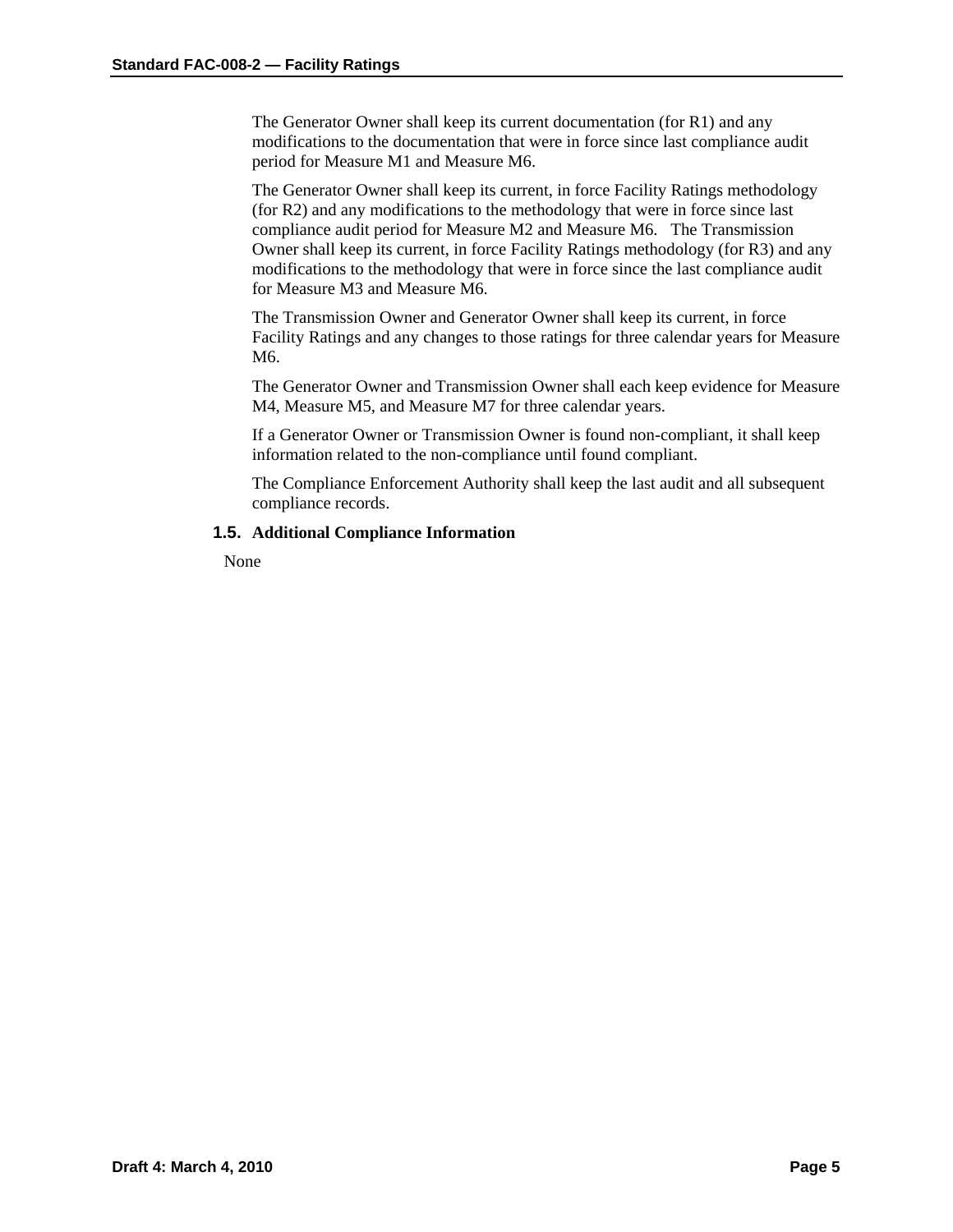| R#             | <b>Lower VSL</b>                                                                                                                                                                                                                             | <b>Moderate VSL</b>                                                                                                                                                                                                                            | <b>High VSL</b>                                                                                                                                                                                                                                                                                                                                                                         | <b>Severe VSL</b>                                                                                                                                                                                                                                                                                                                                                                                                                                           |
|----------------|----------------------------------------------------------------------------------------------------------------------------------------------------------------------------------------------------------------------------------------------|------------------------------------------------------------------------------------------------------------------------------------------------------------------------------------------------------------------------------------------------|-----------------------------------------------------------------------------------------------------------------------------------------------------------------------------------------------------------------------------------------------------------------------------------------------------------------------------------------------------------------------------------------|-------------------------------------------------------------------------------------------------------------------------------------------------------------------------------------------------------------------------------------------------------------------------------------------------------------------------------------------------------------------------------------------------------------------------------------------------------------|
| R1             | N/A                                                                                                                                                                                                                                          | The Generator Owner's Facility<br>$\bullet$<br>Rating documentation did not<br>address Requirement R1, Part 1.1.                                                                                                                               | The Generator Owner's Facility Rating<br>documentation did not address<br>Requirement R1, Part 1.2.                                                                                                                                                                                                                                                                                     | The Generator Owner failed to provide<br>documentation for determining its<br>Facility Ratings.                                                                                                                                                                                                                                                                                                                                                             |
| R2             | The Generator Owner failed to include<br>in its Facility Rating methodology one<br>of the following Parts of Requirement<br>R2:<br>2.1.<br>$\bullet$<br>2.2.1<br>$\bullet$<br>2.2.2<br>$\bullet$<br>2.2.3<br>$\bullet$<br>2.2.4<br>$\bullet$ | The Generator Owner failed to include<br>in its Facility Rating methodology two<br>of the following Parts of Requirement<br>$R2$ :<br>2.1<br>$\bullet$<br>2.2.1<br>$\bullet$<br>2.2.2<br>$\bullet$<br>2.2.3<br>$\bullet$<br>2.2.4<br>$\bullet$ | The Generator Owner's Facility Rating<br>methodology did not address all the<br>components of Requirement R2, Part<br>2.4.<br><b>OR</b><br>The Generator Owner failed to include<br>in its Facility Rating Methodology,<br>three of the following Parts of<br>Requirement R2:<br>2.1.<br>$\bullet$<br>2.2.1<br>$\bullet$<br>2.2.2<br>$\bullet$<br>2.2.3<br>$\bullet$<br>$\bullet$ 2.2.4 | The Generator Owner's Facility Rating<br>methodology failed to recognize a<br>facility's rating based on the most<br>limiting component rating as required in<br>Requirement R2, Part 2.3<br><b>OR</b><br>The Generator Owner failed to include<br>in its Facility Rating Methodology four<br>or more of the following Parts of<br>Requirement R2:<br>2.1<br>$\bullet$<br>2.2.1<br>$\bullet$<br>2.2.2<br>$\bullet$<br>2.2.3<br>$\bullet$<br>$\bullet$ 2.2.4 |
| R <sub>3</sub> | The Transmission Owner failed to<br>include in its Facility Rating<br>methodology one of the following Parts<br>of Requirement R3:<br>3.1<br>$\bullet$<br>3.2.1<br>$\bullet$<br>3.2.2<br>$\bullet$<br>3.2.3<br>$\bullet$                     | The Transmission Owner failed to<br>include in its Facility Rating<br>methodology two of the following Parts<br>of Requirement R3:<br>3.1<br>$\bullet$<br>3.2.1<br>$\bullet$<br>3.2.2<br>$\bullet$<br>3.2.3<br>$\bullet$                       | The Transmission Owner's Facility<br>Rating methodology did not address<br>either of the following Parts of<br>Requirement R3:<br>3.4.1<br>$\bullet$<br>3.4.2<br>$\bullet$<br><b>OR</b><br>The Transmission Owner failed to<br>include in its Facility Rating                                                                                                                           | The Transmission Owner's Facility<br>Rating methodology failed to recognize<br>a Facility's rating based on the most<br>limiting component rating as required in<br>Requirement R3, Part 3.3<br><b>OR</b><br>The Transmission Owner failed to<br>include in its Facility Rating<br>methodology four or more of the<br>following Parts of Requirement R3:                                                                                                    |

# **Violation Severity Levels**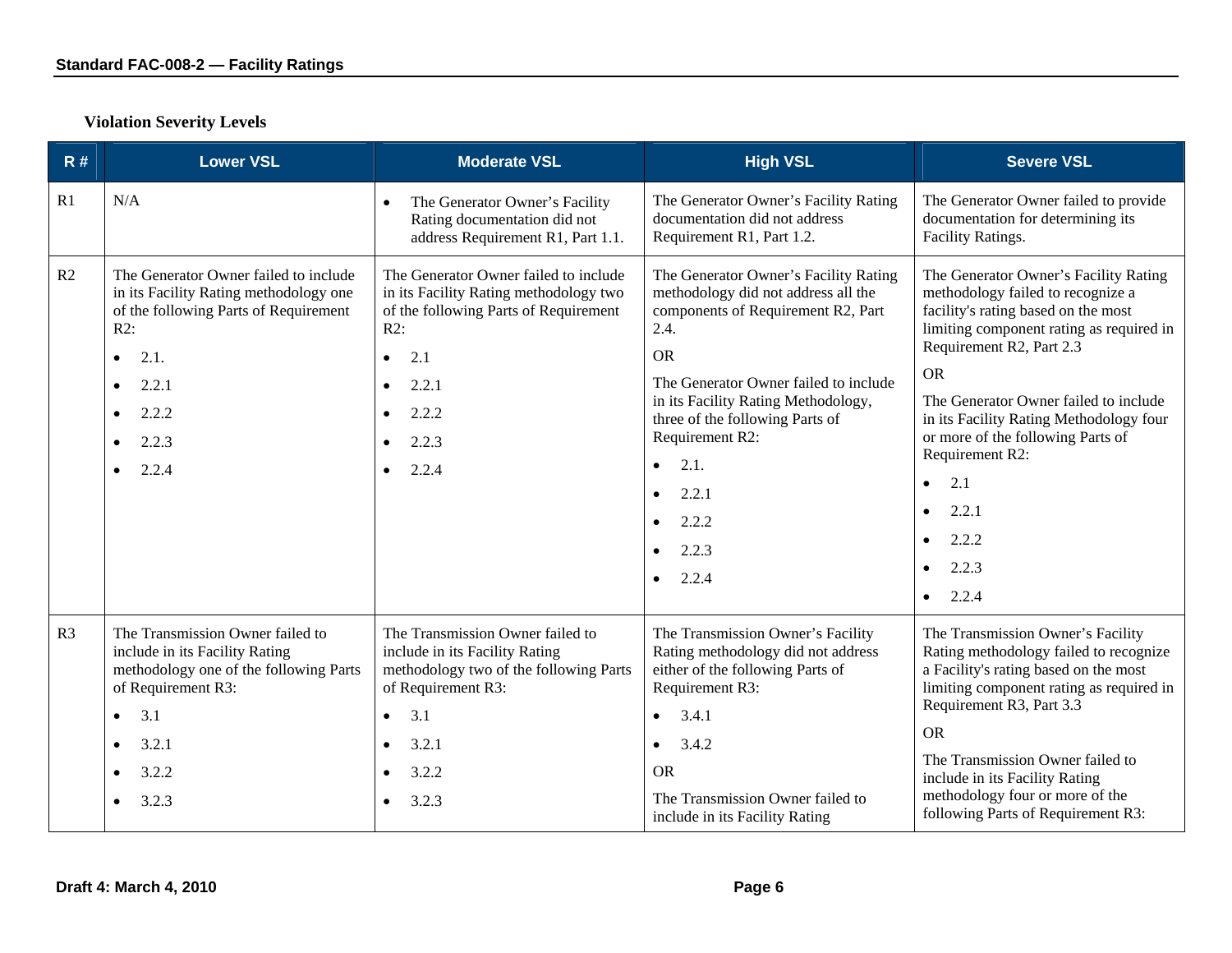| R#             | <b>Lower VSL</b>                                                                                                                                                                                                                                  | <b>Moderate VSL</b>                                                                                                                                                                                                                                                                                                                                                                                                                       | <b>High VSL</b>                                                                                                                                                                                                                                                                                                                                                                              | <b>Severe VSL</b>                                                                                                                                                                                                                                    |
|----------------|---------------------------------------------------------------------------------------------------------------------------------------------------------------------------------------------------------------------------------------------------|-------------------------------------------------------------------------------------------------------------------------------------------------------------------------------------------------------------------------------------------------------------------------------------------------------------------------------------------------------------------------------------------------------------------------------------------|----------------------------------------------------------------------------------------------------------------------------------------------------------------------------------------------------------------------------------------------------------------------------------------------------------------------------------------------------------------------------------------------|------------------------------------------------------------------------------------------------------------------------------------------------------------------------------------------------------------------------------------------------------|
|                | 3.2.4<br>$\bullet$                                                                                                                                                                                                                                | 3.2.4<br>$\bullet$                                                                                                                                                                                                                                                                                                                                                                                                                        | methodology three of the following<br>Parts of Requirement R3:<br>3.1<br>$\bullet$<br>3.2.1<br>3.2.2<br>3.2.3<br>$\bullet$<br>3.2.4<br>$\bullet$                                                                                                                                                                                                                                             | 3.1<br>$\bullet$<br>3.2.1<br>3.2.2<br>3.2.3<br>3.2.4<br>$\bullet$                                                                                                                                                                                    |
| R4             | The responsible entity made its Facility<br>Ratings methodology or Facility<br>Ratings documentation available within<br>more than 21 calendar days but less than<br>or equal to 31 calendar days after a<br>request.                             | The responsible entity made its Facility<br>Ratings methodology or Facility<br>Ratings documentation available within<br>more than 31 calendar days but less than<br>or equal to 41 calendar days after a<br>request.                                                                                                                                                                                                                     | The responsible entity made its Facility<br>Rating methodology or Facility Ratings<br>documentation available within more<br>than 41 calendar days but less than or<br>equal to 51 calendar days after a<br>request.                                                                                                                                                                         | The responsible entity failed to make its<br>Facility Ratings methodology or<br>Facility Ratings documentation<br>available in more than 51 calendar days<br>after a request. (R3)                                                                   |
| R <sub>5</sub> | The responsible entity provided a<br>response in more than 45 calendar days<br>but less than or equal to 60 calendar<br>days after a request. (R5)                                                                                                | The responsible entity provided a<br>response in more than 60 calendar days<br>but less than or equal to 70 calendar<br>days after a request.<br><b>OR</b><br>The responsible entity provided a<br>response within 45 calendar days, and<br>the response indicated that a change will<br>not be made to the Facility Ratings<br>methodology or Facility Ratings<br>documentation but did not indicate why<br>no change will be made. (R5) | The responsible entity provided a<br>response in more than 70 calendar days<br>but less than or equal to 80 calendar<br>days after a request.<br><b>OR</b><br>The responsible entity provided a<br>response within 45 calendar days, but<br>the response did not indicate whether a<br>change will be made to the Facility<br>Ratings methodology or Facility<br>Ratings documentation. (R5) | The responsible entity failed to provide<br>a response as required in more than 80<br>calendar days after the comments were<br>received. (R5)                                                                                                        |
| R <sub>6</sub> | The responsible entity failed to establish<br>Facility Ratings consistent with the<br>associated Facility Ratings methodology<br>or documentation for determining the<br>Facility Ratings for 5% or less of its<br>solely owned and jointly owned | The responsible entity failed to establish<br>Facility Ratings consistent with the<br>associated Facility Ratings methodology<br>or documentation for determining the<br>Facility Ratings for more than 5% or<br>more, but less than up to (and including)                                                                                                                                                                                | The responsible entity failed to establish<br>Facility Ratings consistent with the<br>associated Facility Ratings methodology<br>or documentation for determining the<br>Facility Ratings for more than 10% up<br>to (and including) 15% of its solely                                                                                                                                       | The responsible entity failed to establish<br>Facility Ratings consistent with the<br>associated Facility Ratings methodology<br>or documentation for determining the<br>Facility Ratings for more than 15% of its<br>solely owned and jointly owned |